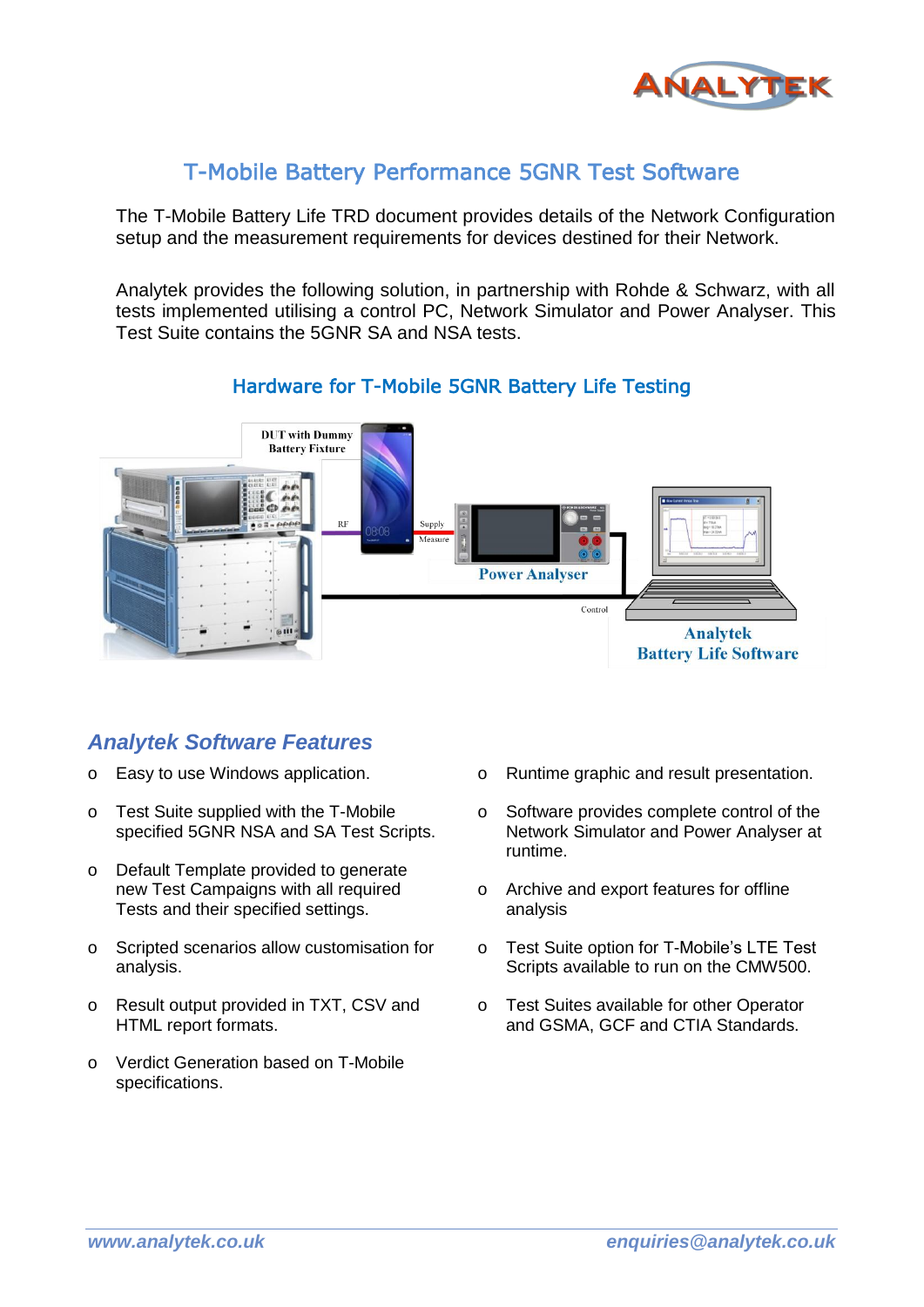### *Current Drain Measurement Software*

| Test Campaign 2022.CDC - Battery Life Testing                                                                                                          |                     |                                                    |                          |                                        |             |          |                                              |                                                        |                               |                |                                                                                                                                                    |                   |                                               | $\Box$  |
|--------------------------------------------------------------------------------------------------------------------------------------------------------|---------------------|----------------------------------------------------|--------------------------|----------------------------------------|-------------|----------|----------------------------------------------|--------------------------------------------------------|-------------------------------|----------------|----------------------------------------------------------------------------------------------------------------------------------------------------|-------------------|-----------------------------------------------|---------|
| File Test Settings View Tools Help                                                                                                                     |                     |                                                    |                          |                                        |             |          |                                              |                                                        |                               |                |                                                                                                                                                    |                   |                                               |         |
| <b>DGB-B-B8</b> / HP 000 HB 2 0X                                                                                                                       |                     |                                                    |                          |                                        |             |          |                                              |                                                        |                               |                |                                                                                                                                                    |                   |                                               |         |
| <b>Test Status</b>                                                                                                                                     |                     |                                                    |                          |                                        |             |          |                                              |                                                        |                               |                |                                                                                                                                                    |                   |                                               |         |
|                                                                                                                                                        |                     |                                                    |                          |                                        | State:      |          |                                              |                                                        |                               |                | Flansed: monder                                                                                                                                    | Remaining: ------ |                                               |         |
| Test Campaign - Test Campaign 2022.CDC                                                                                                                 |                     |                                                    |                          |                                        |             |          |                                              |                                                        |                               |                |                                                                                                                                                    |                   |                                               |         |
| <b>Test Script</b>                                                                                                                                     | RAT                 | Band Band                                          |                          | UL-Power Scenario                      | Time (s)    |          |                                              | Results Settings   Automation   Network   Runs   Notes |                               |                |                                                                                                                                                    |                   |                                               |         |
| 3.6.1 4G LTE Standby for 5G FR2 NSA Device (MTRREQ-483800)                                                                                             | LTE                 | $\mathbf{z}$<br>20MHz                              | 0.00 dBm \$150           |                                        | 1800        |          | 0 Suite Def                                  | Manual                                                 | Simulator                     |                | Applicable: NSA - FR2 NB Cell                                                                                                                      |                   |                                               |         |
| 3.6.2 4G LTE Standby for SG FR1 NSA Device (MTRREQ-483801)                                                                                             | LTE                 | 20MHz<br>$\overline{z}$                            | 0.00 dBm \$ISO           |                                        | 1800        |          | 0 Suite Def                                  | Manual                                                 | Simulator                     |                | Applicable: NSA - FR1 NB Cell                                                                                                                      |                   |                                               |         |
| 3.6.3 4G LTE Standby for 5G FR1-FR2 NSA Device (MTRREQ-513654)                                                                                         | <b>LTE</b>          | $\rightarrow$<br>205,6Hz                           | 0.00 dBm SISO            |                                        | 1800        |          | 0. Suite Def., Manual                        |                                                        | Simulator                     |                | Applicable: NSA - FR1+FR2 NB Cells                                                                                                                 |                   |                                               |         |
| 3.6.4 SG FR1 SA RRC inactive state (MTRREO-513660)<br>3.6.5 5G FR1 SA Standby(MTRREQ-513656)                                                           | SGNE<br><b>SGNR</b> | n71<br>20MHz<br>n71<br>20MHz                       | 0.00 dBm 950             | 0.00 dBm MIMO 2x2                      | 600<br>1800 |          | 0 Suite Def<br>0 Suite Def.                  | Manual<br>Manual                                       | Simulator<br>Simulator        |                | Applicable: FR1 SA<br>Applicable: FR1 SA                                                                                                           |                   |                                               |         |
| 3.6.6 5G FR2 NSA PDCCH + 4G PDCCH Connected mode (MTRREQ-483802)                                                                                       | SGNR                | n258<br>100M.                                      | 0.00 dBm                 | <b>MIMO 2x2</b>                        | 600         |          | 0 Suite Def                                  | Manual                                                 | Simulator                     |                | Applicable: FR2 NSA                                                                                                                                |                   |                                               |         |
| 3.6.6 5G FR2 NSA PDCCH + 4G PDCCH Connected mode (MTRREQ-483802)                                                                                       | <b>SGNR</b>         | n260<br>100M                                       | $0.00$ dBm               | MIMO 2x2                               | 600         |          | 0 Suite Def                                  | Manual                                                 | Simulator                     |                | Applicable: FR2 NSA                                                                                                                                |                   |                                               |         |
| 3.6.6 5G FR2 NSA PDCCH + 4G PDCCH Connected mode (MTRREQ-483802)                                                                                       | <b>SGNR</b>         | n261<br>100M.                                      | $0.00$ dBm               | MIMO 2x2                               | 600         |          | 0 Suite Def                                  | Manual                                                 | Simulator                     |                | Annlicable: FR2 NSA                                                                                                                                |                   |                                               |         |
| 3.6.7 5G FR1 NSA PDCCH + 4G PDCCH Connected mode (MTRREQ-513676)                                                                                       | SGNR                | n2<br>20MHz                                        | 0.00 dBm                 | MIMO 4s                                | 600         |          | 0 Suite Def                                  | Manual                                                 | Simulator                     |                | Applicable: FR1 NSA                                                                                                                                |                   |                                               |         |
| 3.6.7 5G FR1 NSA PDCCH + 4G PDCCH Connected mode (MTRREQ-513676)<br>3.6.7 5G FR1 NSA PDCCH + 4G PDCCH Connected mode (MTRREQ-513676)                   | <b>SGNR</b><br>5GNR | n25<br>20MHz<br>n66<br>20MHz                       | 0.00 dBm<br>$0.00$ dBm   | MIMO 4x4<br>MIMO 4x4                   | 600<br>600  |          | 0 Suite Def<br>0 Suite Def                   | Manual<br>Manual                                       | Simulator<br>Simulator        |                | Applicable: FR1 NSA<br>Applicable: FR1 NSA                                                                                                         |                   |                                               |         |
| 3.6.7 5G FR1 NSA PDCCH + 4G PDCCH Connected mode (MTRREQ-513676)                                                                                       | SGNR                | n71 20MHz                                          | $0.00$ dBm               | <b>MIMO 2x2</b>                        | 600         |          | 0 Suite Def                                  | Manual                                                 | Simulator                     |                | Applicable: FR1 NSA                                                                                                                                |                   |                                               |         |
| 3.6.8 5G FR1 NSA PDCCH - 4G PDCCH Connected mode Band 41 (MTRREQ-513677)                                                                               | 5GNR                | n41<br>20MHz                                       | $0.00$ dBm               | MIMO 4x4                               | 600         |          | 0 Suite Def                                  | Manual                                                 | Simulator                     |                | Applicable: FR1 NSA                                                                                                                                |                   |                                               |         |
| 3.6.9 5G FR2 NSA PDCCH + 4G cDRX Connected mode IMTRREQ-483803)                                                                                        | SGNR                | n258<br>100M                                       | 0.00 dBm                 | MIMO <sub>2x2</sub>                    | 600         |          | 0 Suite Def                                  | Manual                                                 | Simulator                     |                | Applicable: FR2 NSA                                                                                                                                |                   |                                               |         |
| 3.6.9 SG FR2 NSA PDCCH = 4G cDRX Connected mode IMTRREQ-483803)                                                                                        | SGNR                | n260<br>100M                                       | $0.00$ dBm               | MIMO <sub>2x2</sub>                    | 600         |          | 0 Suite Def                                  | Manual                                                 | Simulator                     |                | Applicable: FR2 NSA                                                                                                                                |                   |                                               |         |
| 3.6.9 SG FR2 NSA PDCCH + 4G cDRX Connected mode IMTRREO-483803)<br>3.6.10 SG FR1 NSA PDCCH + 4G cDRX Connected mode (MTRREQ-513678)                    | <b>SGNR</b><br>SGNR | n261<br>100M<br>20MHz<br>n2                        | $0.00$ dBm<br>$0.00$ dBm | <b>MIMO 2x2</b><br>MIMO 4x4            | 600<br>600  |          | 0 Suite Def<br>0 Suite Def.,                 | Manual<br>Manual                                       | Simulator<br>Simulator        |                | Applicable: FR2 NSA<br>Applicable: FR1 NSA                                                                                                         |                   |                                               |         |
| 3.6.10 SG FR1 NSA PDCCH + 4G cDRX Connected mode (MTRREQ-513678)                                                                                       | SGNR                | n25<br>20MHz                                       | $0.00$ dBm               | MIMO 4x4                               | 600         |          | 0 Suite Def                                  | Manual                                                 | Simulator                     |                | Applicable: FR1 NSA                                                                                                                                |                   |                                               |         |
| 3.6.10 5G FR1 NSA PDCCH + 4G cDRX Connected mode (MTRREQ-513678)                                                                                       | SCNR                | n66<br>20MHz                                       | $0.00$ dBm               | MIMO 4x4                               | 600         |          | 0 Suite Def                                  | Manual                                                 | Simulator                     |                | Applicable: FR1 NSA                                                                                                                                |                   |                                               |         |
| 3.6.10 SG FR1 NSA PDCCH + 4G cDRX Connected mode (MTRREQ-513678)                                                                                       | SGNR                | n71<br>20MHz                                       | $0.00$ dBm               | MIMO 2x2                               | 600         |          | 0 Suite Def                                  | Manual                                                 | Simulator                     |                | Applicable: FR1 NSA                                                                                                                                |                   |                                               |         |
| 3.6.11 SG FR1 NSA PDCCH + 4G cDRX Connected mode Band 41 (MTRREQ-513679)                                                                               | SGNR                | nd1<br>20MHz                                       | $0.00$ dBm               | MIMO 2x2                               | 600         |          | 0 Suite Def                                  | Manual                                                 | Simulator                     |                | Applicable: FR1 NSA                                                                                                                                |                   |                                               |         |
| 3.6.12 VolTE TalkTime current drain for SG FR1 NSA Device (MTRREO-513663)<br>3.6.13 VolTE TalkTime current drain for SG FR2 NSA Device (MTRREQ-513664) | LTE<br>LTE          | $\overline{2}$<br>10MHz<br>10MHz<br>$\overline{2}$ | $0.00$ dBm<br>0.00 dBm   | <b>SISO</b><br><b>SISO</b>             | 600<br>600  |          | 0 Suite Def<br>0 Suite Def                   | Manual<br>Manual                                       | Simulator<br>Simulator        |                | Applicable: NSA (AMR-NB, AMR-WB, EVS-NB, EVS-WB, EVS-SWB) - FR1<br>Applicable: NSA (AMR-NB, AMR-WB, EVS-NB, EVS-WB, EVS-SWB) - FR2                 |                   |                                               |         |
| 3.6.14 VolTE TalkTime current drain for SG FR1+FR2 NSA Device (MTRREQ-513665)                                                                          | LTE                 | 10MHz<br>$\overline{z}$                            | $0.00$ dBm               | 5150                                   | 600         |          | 0 Suite Def                                  | Manual                                                 | Simulator                     |                | Applicable: NSA (AMR-NB, AMR-WB, EVS-NB, EVS-WB, EVS-SWB) - FR1                                                                                    |                   |                                               |         |
| 3.6.15 VoNR TalkTime current drain for SG FR1 SA Device (MTRREQ-513666)                                                                                | 5GNR                | n71 20MHz                                          |                          | 0.00 dBm MIMO 2x2                      | 600         |          | 0 Suite Def Manual                           |                                                        | Simulator                     |                | Applicable: FR1 SA (AMR-NB, AMR-WB, EVS-NB, EVS-WB, EVS-SWB)                                                                                       |                   |                                               |         |
| 3.6.16 SG FR1 SA PDCCH Connected mode (MTRREQ-513674)                                                                                                  | 5GNR                | n2<br>20MHz                                        |                          | 0.00 dBm MIMO 4x4                      | 600         |          | 0 Suite Def Manual                           |                                                        | Simulator                     |                | Applicable: FR1 SA                                                                                                                                 |                   |                                               |         |
| 3.6.16 SG FR1 SA PDCCH Connected mode (MTRREQ-513674)                                                                                                  | SGNR                | n25<br>$200$ MHz                                   |                          | 0.00 dBm MIMO 4x4                      | 600         |          | 0 Suite Def.,, Manual                        |                                                        | Simulator                     |                | Applicable: FR1 SA                                                                                                                                 |                   |                                               |         |
| 3.6.16 5G FR1 SA PDCCH Connected mode (MTRREQ-513674)<br>3.6.16 SG FR1 SA PDCCH Connected mode (MTRREO-S13674)                                         | SGNR<br>5GNR        | ngg<br>20MHz<br>n71 20MHz                          |                          | 0.00 dBm MIMO 4x4<br>0.00 dBm MIMO 2x2 | 600<br>600  |          | 0 Suite Def., Manual<br>0 Suite Def., Manual |                                                        | <b>Simulator</b><br>Simulator |                | Applicable: FR1 SA<br>Applicable: FR1 SA                                                                                                           |                   |                                               |         |
| 8 3 6 17 SG FR1 SA PDCCH, Connected mode Band 41 IMTRRFO-513675)                                                                                       | SGNR                | n41 100M                                           |                          | 0.00 dBm MIMO 4x4                      | 600         |          | 0 Suite Def., Manual                         |                                                        | Simulator                     |                | Annlicable: FR1 SA                                                                                                                                 |                   |                                               |         |
| 3.6.18 5G FR1 SA and NSA Browsing (MTRREQ-519462)                                                                                                      | <b>SGNR</b>         | n71 20MHz                                          |                          | 0.00 dBm MIMO 2x2                      | 300         |          | 0 Suite Def., Manual                         |                                                        | Simulator                     |                | Applicable: FR1 SA up to 4 inch display                                                                                                            |                   |                                               |         |
| 3.6.18 SG FR1 SA and NSA Browsing (MTRREQ-519462)                                                                                                      | 5GNR                | n71 20MHz                                          |                          | 0.00 dBm MIMO 2x2                      | 300         |          | 0 Suite Def., Manual                         |                                                        | Simulator                     |                | Applicable: FR1 NSA up to 4 inch display                                                                                                           |                   |                                               |         |
| 3.6.19 5G FR1 SA and NSA Browsing (MTRREQ-519463)                                                                                                      | SGNR                | n71 20MHz                                          |                          | 0.00 dBm MIMO 2x2                      | 300         |          | 0 Suite Def Manual                           |                                                        | Simulator                     |                | Applicable: FR1 SA greater than 4 inches up to 5 inch display                                                                                      |                   |                                               |         |
| 3.6.19 SG FR1 SA and NSA Browsing (MTRREQ-519463)<br>3.6.20 SG FR1 SA and NSA Browsing (MTRREQ-519464)                                                 | <b>SGNR</b><br>5GNR | n71 20MHz<br>n71 20MHz                             | 0.00 dBm<br>$0.00$ dBm   | <b>MIMO 2x2</b><br>MIMO 2x2            | 300<br>300  |          | 0 Suite Def Manual<br>0 Suite Def., Manual   |                                                        | Simulator<br>Simulator        |                | Applicable: FR1 NSA greater than 4 inches up to 5 inch display<br>Applicable: FR1 SA greater than 5 inches to 6 inch display                       |                   |                                               |         |
| 3.6.20 SG FR1 SA and NSA Browsing (MTRREQ-519464)                                                                                                      | <b>SGNR</b>         | 20MHz<br>n71                                       |                          | 0.00 dBm MIMO 2x2                      | 300         |          | 0 Suite Def Manual                           |                                                        | Simulator                     |                | Applicable: FR1 NSA greater than 5 inches to 6 inch display                                                                                        |                   |                                               |         |
| 3.6.21 SG FR1 SA and NSA Browsing (MTRREQ-519465)                                                                                                      | <b>SGNR</b>         | 20MHz<br>n71                                       |                          | 0.00 dBm MIMO 2x2                      | 300         |          | 0 Suite Def Manual                           |                                                        | Simulator                     |                | Applicable: FR1 SA greater than 6 inches up to 7 inch display                                                                                      |                   |                                               |         |
| 3.6.21 5G FR1 SA and NSA Browsing (MTRREQ-519465)                                                                                                      | <b>SGNR</b>         | n71<br>20MHz                                       |                          | 0.00 dBm MIMO 2x2                      | 300         |          | 0 Suite Def Manual                           |                                                        | Simulator                     |                | Applicable: FR1 NSA greater than 6 inches up to 7 inch display                                                                                     |                   |                                               |         |
| <b>A 26 116C ERLEA MANIEL BALLAIRE AFFRICA E10166</b>                                                                                                  | <b>KCMB</b>         | SOLIGAN                                            |                          | 0.00-48-4 14110-0-2                    | 300         |          | A Cuita Put                                  | Advanced                                               | Eimsdate                      |                | Lanticshin, CO1 CA assatze than 7 inches up to 9 inch di                                                                                           |                   |                                               |         |
| <b>Test Progress</b>                                                                                                                                   |                     | <b>Test Results</b>                                | # Timestamp              | IMEI                                   |             |          |                                              | RAT   Band   UL-Power   Duration   Voltage   Current   |                               |                | Energy Deviation Temp Analyser<br>Power                                                                                                            | Simulator         | Status                                        | Verdict |
|                                                                                                                                                        |                     |                                                    |                          |                                        |             |          |                                              |                                                        |                               |                |                                                                                                                                                    |                   |                                               |         |
|                                                                                                                                                        |                     |                                                    |                          |                                        |             |          |                                              |                                                        |                               |                | A C:\Users\micha\Documents\CurrentDrain\Campaigns\T-Mobile 5G Test Suite\Neighbour Cell Development_Results\355573110021356\3.6.2 4G LTE Standby X |                   |                                               |         |
|                                                                                                                                                        |                     |                                                    |                          |                                        |             |          |                                              |                                                        |                               |                |                                                                                                                                                    |                   |                                               |         |
|                                                                                                                                                        |                     |                                                    |                          |                                        | 500.0       |          |                                              |                                                        |                               |                |                                                                                                                                                    |                   |                                               |         |
|                                                                                                                                                        |                     |                                                    |                          | $\ddot{}$                              |             |          |                                              |                                                        |                               |                |                                                                                                                                                    |                   |                                               |         |
|                                                                                                                                                        |                     |                                                    |                          |                                        |             |          |                                              |                                                        |                               |                |                                                                                                                                                    |                   |                                               |         |
|                                                                                                                                                        |                     |                                                    |                          | $\equiv$                               |             |          |                                              |                                                        |                               |                |                                                                                                                                                    |                   |                                               |         |
|                                                                                                                                                        |                     |                                                    |                          |                                        |             |          |                                              |                                                        |                               |                |                                                                                                                                                    |                   |                                               |         |
|                                                                                                                                                        |                     |                                                    |                          |                                        |             |          |                                              |                                                        |                               |                |                                                                                                                                                    |                   |                                               |         |
|                                                                                                                                                        |                     |                                                    |                          | mA                                     |             |          |                                              |                                                        |                               |                |                                                                                                                                                    |                   |                                               |         |
|                                                                                                                                                        |                     |                                                    |                          |                                        |             |          |                                              |                                                        |                               |                |                                                                                                                                                    |                   |                                               |         |
|                                                                                                                                                        |                     |                                                    |                          |                                        |             |          |                                              |                                                        |                               |                | WWWW                                                                                                                                               |                   |                                               |         |
|                                                                                                                                                        |                     |                                                    |                          |                                        |             |          |                                              |                                                        |                               |                |                                                                                                                                                    |                   |                                               |         |
|                                                                                                                                                        |                     |                                                    |                          |                                        |             |          |                                              |                                                        |                               |                |                                                                                                                                                    |                   |                                               |         |
|                                                                                                                                                        |                     |                                                    |                          |                                        |             |          |                                              |                                                        |                               |                |                                                                                                                                                    |                   |                                               |         |
|                                                                                                                                                        |                     |                                                    |                          |                                        | 0.0         |          |                                              | 111111111111111111111111                               |                               | <b>ALCOHOL</b> | <u>Williar alarala</u>                                                                                                                             | <u>Waaraaaan</u>  |                                               |         |
|                                                                                                                                                        |                     |                                                    |                          |                                        | 1 Ken Kde   | 1 Sm SSe |                                              | 16mile                                                 | 16mGs                         |                | 16m 14s<br>16m 19s<br>16m <sub>2de</sub><br>16m 79s                                                                                                | 16m34s            |                                               |         |
|                                                                                                                                                        |                     |                                                    |                          | $\left  \cdot \right $                 |             |          |                                              |                                                        |                               |                |                                                                                                                                                    |                   |                                               |         |
| Restart Measurement<br>Continue:<br>Abort                                                                                                              |                     |                                                    |                          |                                        |             |          |                                              |                                                        |                               |                |                                                                                                                                                    |                   |                                               |         |
|                                                                                                                                                        |                     |                                                    |                          |                                        |             |          |                                              |                                                        |                               |                |                                                                                                                                                    |                   |                                               |         |
| Ready                                                                                                                                                  |                     |                                                    |                          |                                        |             |          |                                              |                                                        |                               |                | Mobile: Test Mobile                                                                                                                                |                   | Test suite : T-Mobile 5G Test Suite (2021-01) |         |

## *Equipment Requirements*

R&S®CMX500 Radio Communication Tester

- o Radio Communication Tester CMX500
- o CMX500 Basic Assembly CMX-PB70H
- o Accelerator Unit (3x) CMX-B200A
- o Processing Unit CMX-B300B
- o Application Test Feature Set 1 CMX-KA100
- o NR Signalling, NSA Mode Enabler Basic Level CMX-KS600B
- o NR Signalling, NSA Mode Enabler Medium Level CMX-KS600M
- o NR Signalling, SA Mode Enabler Basic Level CMX-KS601B
- o NR Signaling, SA Mode Enabler Medium Level CMX-KS601M

\*Requires a 5G Ready R&S®CMW500 Radio Communication Tester \*Configuration variations should be discussed with Rohde & Schwarz

## *Ordering Information*

| $\Omega$ | R&S®NGM201 Power Analyser with B301       |
|----------|-------------------------------------------|
|          | option (other Power Analysers supported). |

- o PC or Laptop
	- o Windows Win7, Win10/11
	- o National Instruments GPIB card and/or R&S/NI VISA

| <b>Part Number</b> | <b>Name</b>                | Description              |
|--------------------|----------------------------|--------------------------|
| ANA-TS-TMO-5G      | T-Mobile 5GNR Battery Life | T-Mobile 5GNR Test Suite |